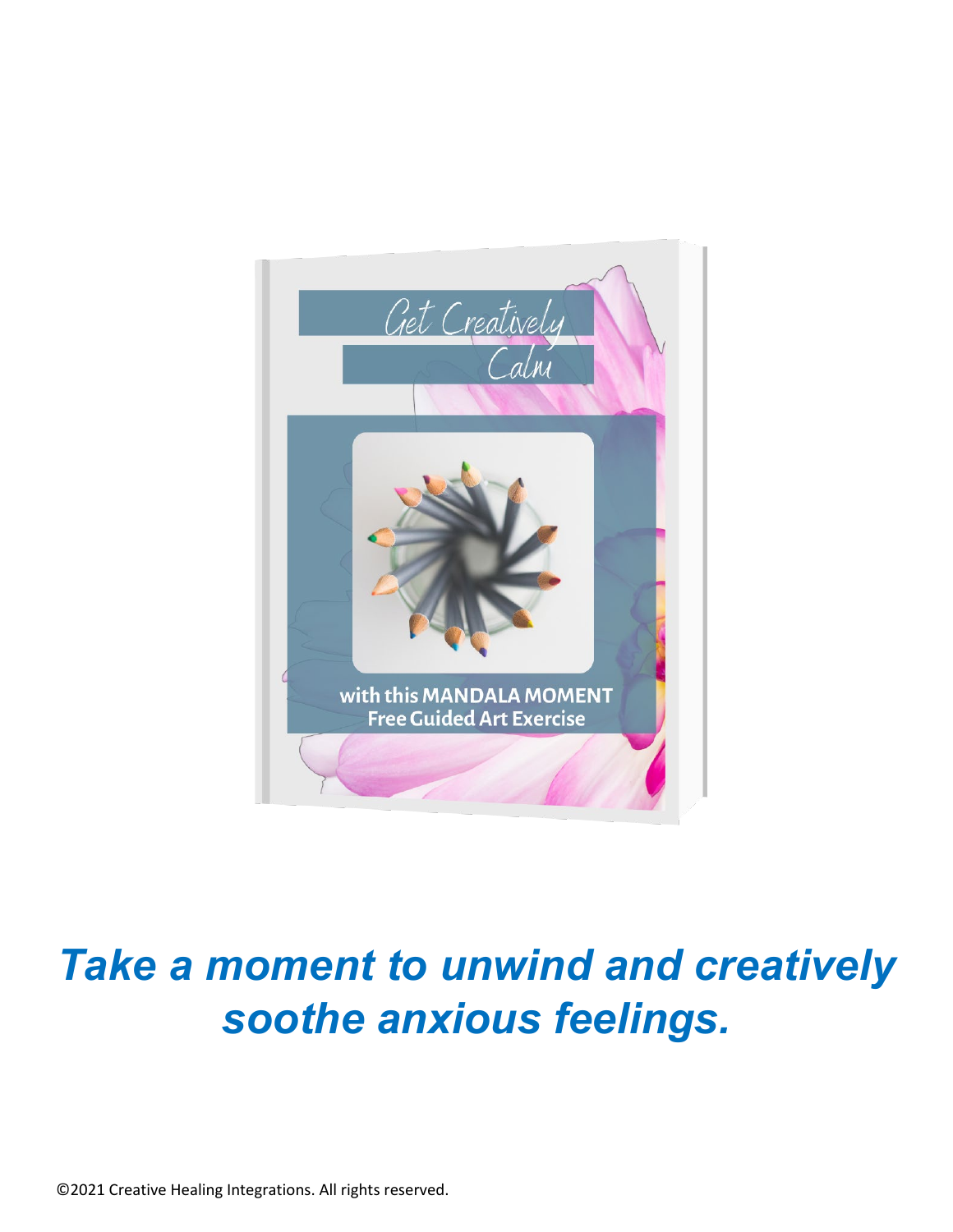#### **Welcome!**

I'm so glad you decided to take a moment to use a little creativity to help you soothe your anxious feelings or stress.

I came up with this idea for you to get "Creatively Calm" because I knew people needed a quick and easy way to unwind and let go of the "yucky" or draining feelings that can interfere with our ability to feel calm.

It's much easier than you think! No art background is needed… just a pinch of playfulness and a willingness to try something new.

This can quickly become a tool that you can have with you ALWAYS, any place, and any time.

You can do it in just a few minutes or you can settle in, put on music, and be more playful with it – it's up to you!

You can use any art supplies such as pens, colored pencils, crayons, highlighters – you name it.

You can also create images on your computer and do this right at your desk.

Are you seeing how easy you can make this? It's more about the soothing effect of doing this Art Exercise rather than how it looks.

There's one last thing I'd like to mention before you begin. **While I am a trained and licensed Art & Trauma Therapist, for this purpose and the purpose of my Creative Healing Integration website, I am not acting as YOUR therapist or in a therapist role.**

I'm simply sharing some amazing ways to bring more play and color to your ability to relax.

Are you ready to try it?

Great! Let's get started.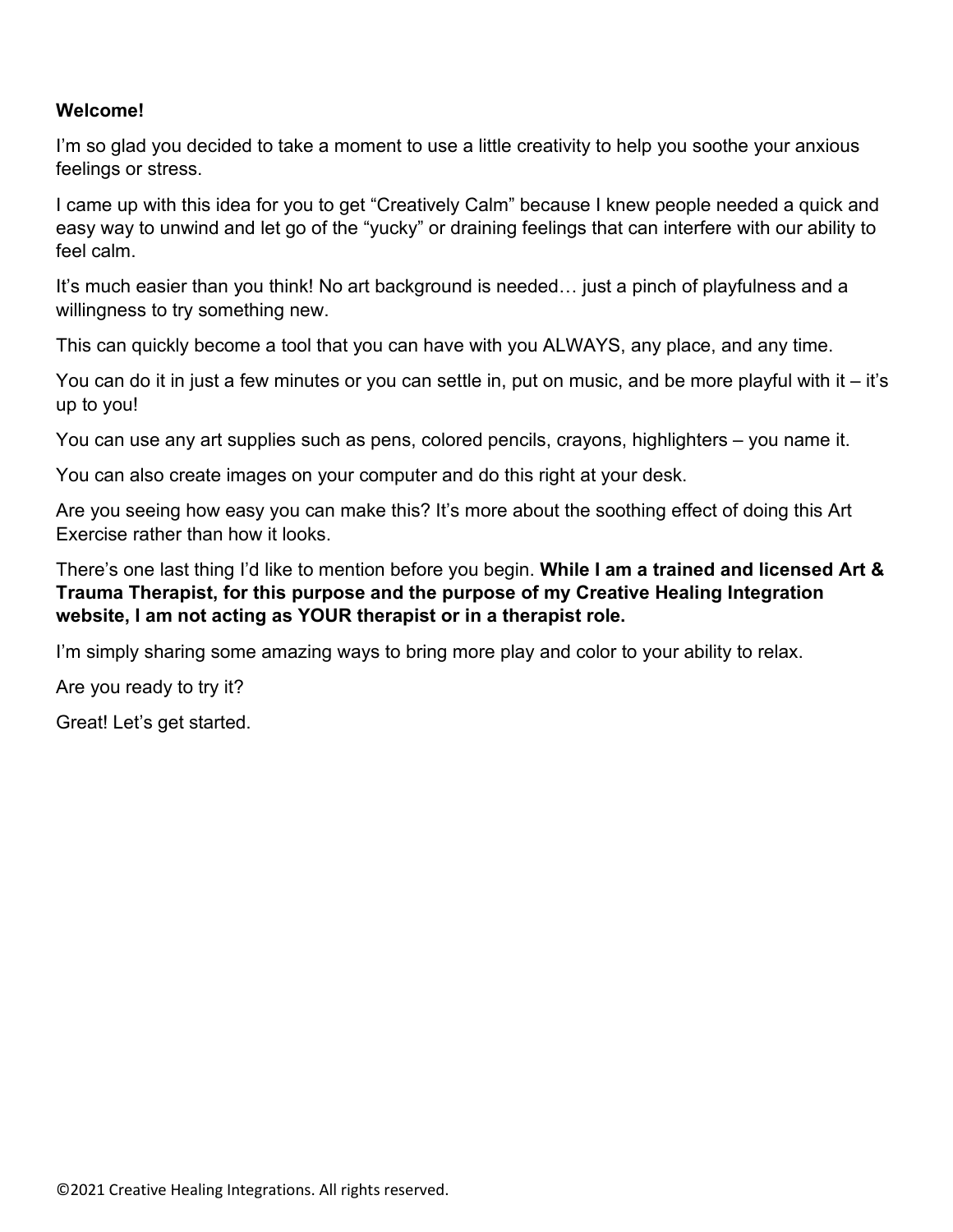# WHAT TO KEEP NEAR: MANDALA CALMING ART-STYLE EXERCISE

### **Gather up some materials:**

Blank paper approximately 12x12", a dinner plate or compass, pencil, coloring materials (for example, crayons, markers, colored pencils, pictures, and glue).

Remember, you can use anything you can find handy. This isn't about how good it looks, it's about the soothing process that happens when we create and use this part of our mind.

Leave your critic outside of this experience!

#### **Breathe:**

Before you begin. Stop and take a few, FULL breaths in and out. You can do what's called a "square breath" which is breathing in and out for the same count.

For example, breathe in for 1-2-3-4, hold it for 1-2-3-4, breathe out for 1-2-3-4, and hold it again for 1-  $2 - 3 - 4$ .



Take it a step further by playing relaxing music, getting in a cozy spot like your couch with your most comforting blanket, and settling in for some extra soothing.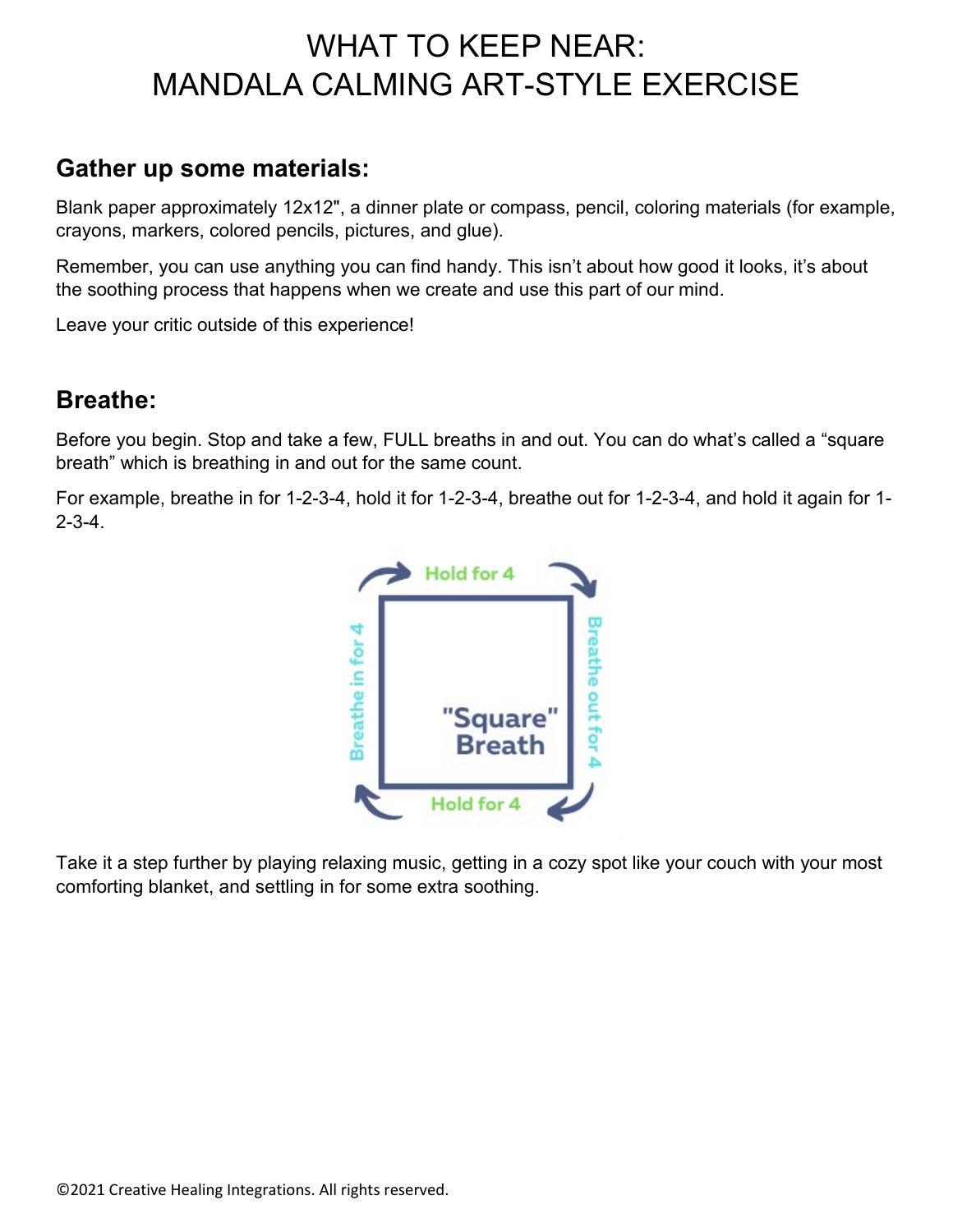## **Instructions:**

Draw a circle on a blank piece of paper. A dinner size plate makes a lovely size circle.

Tip: You can make circles ahead of time to keep on hand.

Use the circle as an imaginary boundary and put:

- $\checkmark$  What you want to keep near that you love and care about on the inside of the circle.
- $\checkmark$  What you want to keep away (things that make you go "yuck") on the outside of the circle.

You can use images, words, lines, colors, and shapes to make this Mandala.

Feel free to **thicken** the line of your Mandala if you would like to feel nearer to the things you want, being sure to **keep the things you don't want on the outside** of your circle.

Notice, too, how close the things you want to keep near or away are to the line of the Mandala.

#### **Use this exercise at any time you want to be reminded of your priorities!**

Mandalas can be supportive ways to focus your attention, intention and separate what is most significant for you in this moment.

Here's an example of what I want to keep near and far:



You can see I mix emotions with things.